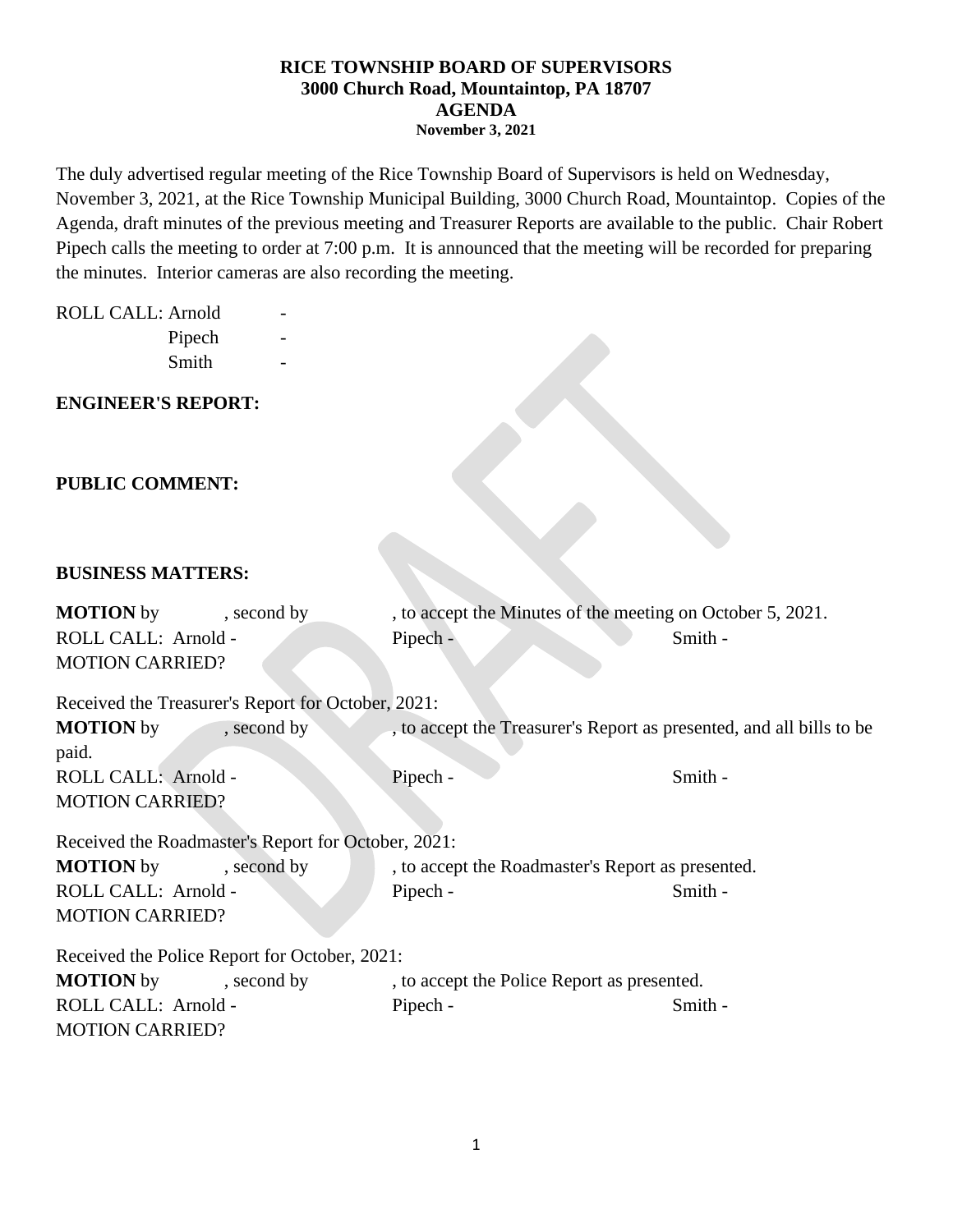## **BUSINESS MATTERS (Cont):**

| Received the Zoning Report for October, 2021:<br><b>MOTION</b> by<br>, second by<br>ROLL CALL: Arnold -<br><b>MOTION CARRIED?</b> | Pipech -                  | , to accept the Zoning Report as presented.<br>Smith -                                                                                                  |  |  |  |  |  |
|-----------------------------------------------------------------------------------------------------------------------------------|---------------------------|---------------------------------------------------------------------------------------------------------------------------------------------------------|--|--|--|--|--|
| Received the SEO Report for October, 2021:                                                                                        |                           |                                                                                                                                                         |  |  |  |  |  |
| <b>MOTION</b> by<br>, second by                                                                                                   |                           | , to accept the SEO Report as presented.                                                                                                                |  |  |  |  |  |
| ROLL CALL: Arnold -                                                                                                               | Pipech -                  | Smith -                                                                                                                                                 |  |  |  |  |  |
| <b>MOTION CARRIED?</b>                                                                                                            |                           |                                                                                                                                                         |  |  |  |  |  |
| <b>MOTION</b> by<br>ROLL CALL: Arnold -<br><b>MOTION CARRIED?</b>                                                                 | , seconded by<br>Pipech - | , adopt Resolution 2021-12 designating<br>Jeffrey D. Beck as contact person and authorized signer for FEMA/PEMA IDA reimbursement documents.<br>Smith - |  |  |  |  |  |
| <b>MOTION</b> by                                                                                                                  | , seconded by             | , to adopt the Intergovernmental Agreement                                                                                                              |  |  |  |  |  |
| known as the "BusPatrol Agreement".                                                                                               |                           |                                                                                                                                                         |  |  |  |  |  |
| ROLL CALL: Arnold -<br><b>MOTION CARRIED?</b>                                                                                     | Pipech -                  | Smith -                                                                                                                                                 |  |  |  |  |  |
| <b>MOTION</b><br>, second                                                                                                         |                           | , to ratify the decision by poll to nominate Jeffrey D. Beck as a                                                                                       |  |  |  |  |  |
| candidate for the PIRMA Board.                                                                                                    |                           |                                                                                                                                                         |  |  |  |  |  |
| ROLL CALL: Arnold -                                                                                                               | Pipech -                  | Smith -                                                                                                                                                 |  |  |  |  |  |
| <b>MOTION CARRIED?</b>                                                                                                            |                           |                                                                                                                                                         |  |  |  |  |  |
|                                                                                                                                   |                           |                                                                                                                                                         |  |  |  |  |  |
| <b>MOTION</b> by<br>, second by                                                                                                   |                           | , to adopt the following proposed budget for Rice Township for                                                                                          |  |  |  |  |  |
| 2022 and authorize its advertisement.<br>ROLL CALL: Arnold -                                                                      | Pipech -                  | Smith -                                                                                                                                                 |  |  |  |  |  |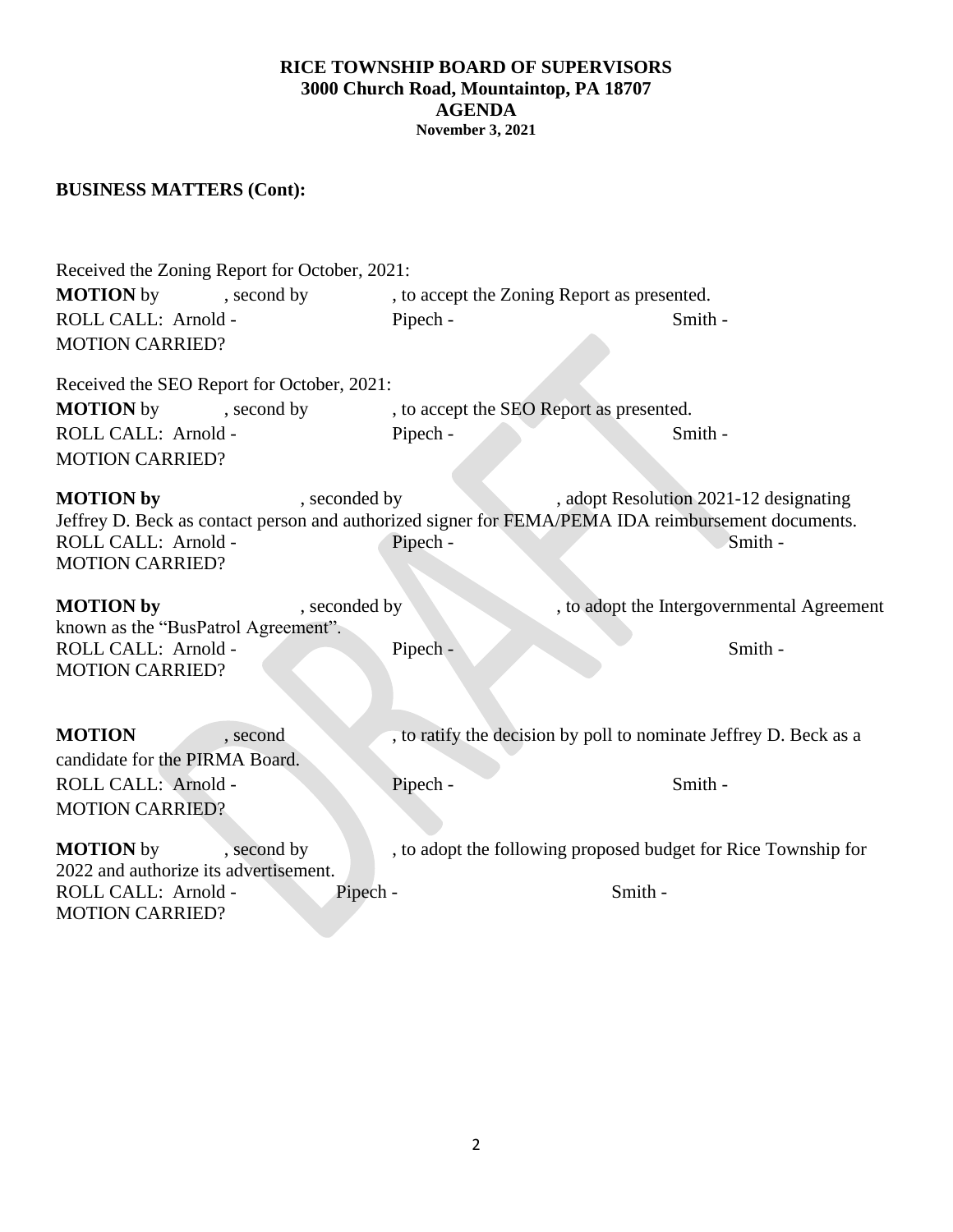# **RICE TOWNSHIP BOARD OF SUPERVISORS**

**3000 Church Road, Mountaintop, PA 18707**

**AGENDA**

**November 3, 2021**

|                                                  | <b>PROPOSED</b> |
|--------------------------------------------------|-----------------|
| <b>Rice Township-General Fund</b>                | <b>BUDGET</b>   |
|                                                  | 2022            |
| <b>Income</b>                                    |                 |
| Total 300.00 · TAXES                             | \$1,102,000     |
| Total 320 · LICENSES AND PERMITS                 | \$<br>18,000    |
| Total 331.00 · FINES AND FORFEITS                | \$<br>5,650     |
| Total 340.00 · INTEREST, RENTS AND ROYALTIES     | \$<br>32,180    |
| Total 352.00 - Federal Sared Payments and Ent    | \$<br>185,579   |
| Total 354.00 · STATE CAPITAL & OPER GRANTS       | \$1,283,318     |
| Total 355.00 · STATE SHARED REV. & ENTITLEMENT   | \$<br>92,310    |
| Total 356.00 · STATE PMT IN LIEU OF TAXES        | \$<br>1,277     |
| Total 358.00 · LOCAL GOV PMT CONTRACTED SVCS     | \$<br>31,249    |
| Total 360-370 · CHRGS FOR SERVICE(DEPT EARNING)  | \$<br>13,100    |
| Total 380 · Miscellaneous Income                 | \$<br>3,500     |
| <b>Gross Profit</b>                              | \$2,768,163     |
| <b>Expense</b>                                   |                 |
| Total 400-409 · GENERAL GOVERNMENT               | \$<br>165,130   |
| Total 410-419 · PUBLIC SAFETY CAT                | \$<br>531,539   |
| Total 426-429 · PUBLIC WORKS-SANITATION          | \$<br>23,400    |
| Total 430-439 · PUBLIC WORKS-HWYS / STREETS      | \$1,118,701     |
| Total 481-484 · EMPLOYER PAID BENEFITS \$ WITHHO | \$<br>167,731   |
| Total 486.00 · INSURANCE                         | \$<br>48,629    |
| Total 487.00 · HEALTH INSURANCE BENEFIT          | \$<br>200,786   |
| Total 491.00 · REFUND PRIOR YEAR REVENUE         | \$<br>100       |
| 492.00 · INTERFUND TRANSFERS                     | \$<br>562,690   |
| Total 493.00 · EMPLOYEE RELATED BENEFITS         | \$<br>500       |
| 6560 · Payroll Expenses                          | \$<br>1,100     |
| 69800 · Uncategorized Expenses                   | \$<br>100       |
| <b>Total Expense</b>                             | \$2,820,406     |
| <b>Net Income</b>                                | \$<br>(52, 244) |
| <b>Transfer from Prior Years</b>                 | \$<br>52,244    |
| <b>Net surplus (deficit)</b>                     | \$<br>0         |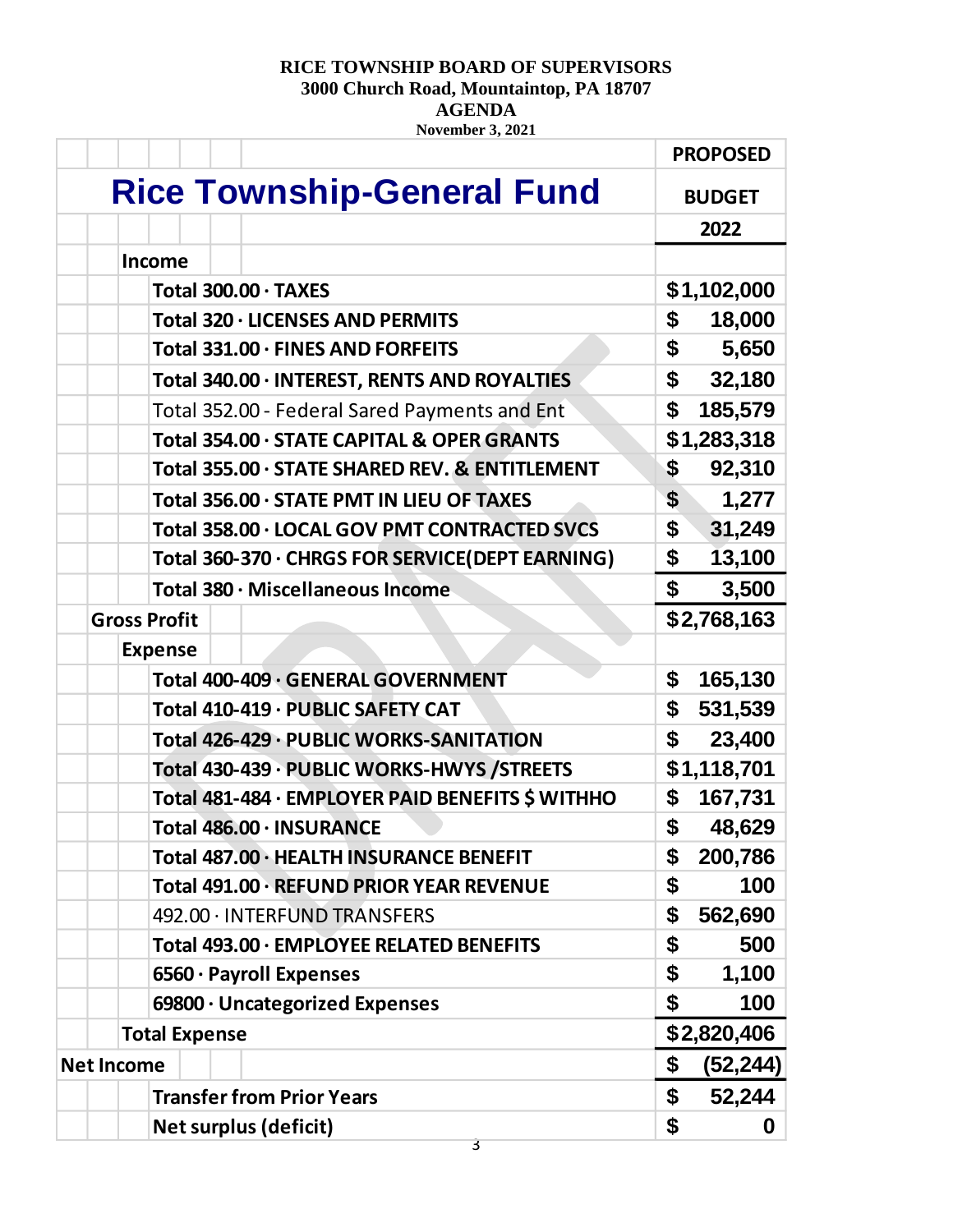|                                              |     | <b>PROPOSED</b> |  |
|----------------------------------------------|-----|-----------------|--|
| <b>RICE TOWNSHIP 2022</b>                    |     | <b>BUDGET</b>   |  |
| <b>LIQUID FUELS</b>                          |     | 2022            |  |
| <b>Income</b>                                |     |                 |  |
| Total 341.00 · INTEREST ON DEPOSITS          | \$  | 200             |  |
| 355.02 · LIQUID FUEL TAX                     | \$. | 124,601         |  |
| <b>Total Income</b>                          | \$. | 124,801         |  |
| <b>Expense</b>                               |     |                 |  |
| Total 432.00 · SNOW REMOVAL                  | \$  | 33,000          |  |
| 434.00 · Street Lighting                     | \$  | 21,000          |  |
| Total 437.00 · REPAIRS & MAINT. TO EQUIPMENT | \$  | 20,000          |  |
| Total 438.00 · MAINT. & REPAIRS TO ROADS     | \$  | 46,500          |  |
| <b>Total Expense</b>                         |     | 120,500         |  |
| <b>Net Income</b>                            |     | 4,301           |  |

| <b>RICE TOWNSHIP</b><br><b>RECREATION FUND</b> |                                       |    | <b>PROPOSED</b><br><b>BUDGET</b> |  |
|------------------------------------------------|---------------------------------------|----|----------------------------------|--|
|                                                |                                       |    |                                  |  |
| <b>Income</b>                                  |                                       |    |                                  |  |
|                                                | Total 341.00 · INTEREST EARNINGS      | \$ | 10                               |  |
|                                                | Total 367 · - RECREATION              | \$ | 3,500                            |  |
|                                                | 392.00 · Transfer from General Fund   |    | \$<br>562,690                    |  |
| <b>Total Income</b>                            |                                       | \$ | 566,200                          |  |
| <b>Expense</b>                                 |                                       |    |                                  |  |
|                                                | Total 454.00 · PARKS                  | \$ | 561,200                          |  |
|                                                | 457 · CIVIL AND MILITARY CELEBRATIONS |    | 5,000                            |  |
| <b>Total Expense</b>                           |                                       | \$ | 566,200                          |  |
| <b>Net Income</b>                              |                                       | \$ |                                  |  |